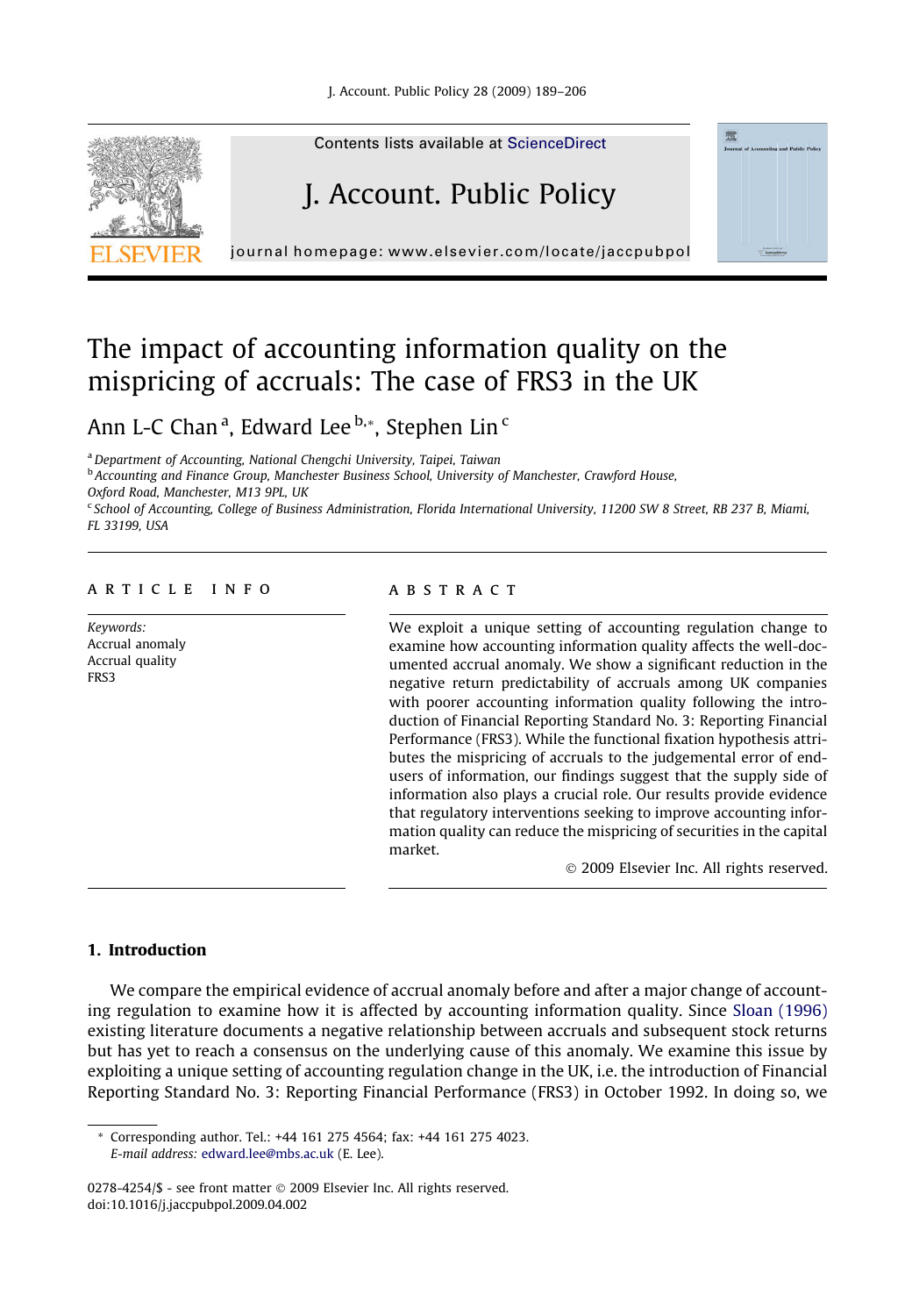intersect and contribute to two strands of literature: (a) the effects of information quality on accrual anomaly (e.g., [Drake et al., 2007\)](#page--1-0) and (b) the impact of FRS3 in the UK on accounting information quality (e.g., [Acker et al., 2002; Athanasakou et al., 2007](#page--1-0)). There is currently little evidence on the impact of accounting regulatory intervention on stock return anomalies in the capital markets and we fill this gap.

Our study's innovation is to examine whether the accrual anomaly is reduced following regulatory interventions designed to improve market-wide accounting information environment. FRS3 seeks to reduce earnings manipulation and increase the disclosure of earnings performance. It demands UK companies to classify exceptional items more appropriately, eliminate the use of extraordinary items, and disclose additional income components. Existing literature documents improved earnings forecast ([Acker et al., 2002; Lin, 2002\)](#page--1-0), reduced earnings management ([Athanasakou et al., 2007\)](#page--1-0), and greater value relevance of reported earnings [\(Lin, 2006\)](#page--1-0) following FRS3. Given the direct relevance of FRS3 on reported earnings information, we believe it may exert an impact to the mispricing of accruals in the UK.

[Sloan \(1996\)](#page--1-0) attributes the accrual anomaly to the functional fixation hypothesis (e.g., [Abdel-khalik](#page--1-0) [and Keller, 1979; Hand, 1990](#page--1-0)) and suggests that investors overprice accruals because they are unable to distinguish the difference in persistence between the accruals and cash flow components of earnings. [Merton \(1987\)](#page--1-0) suggests that incomplete information can cause asset pricing anomalies to arise in the capital markets even if it is dominated by rational agents. [Brav and Heaton \(2002\)](#page--1-0) argue that rational investors would underweight lower precision signals, which leads to temporary mispricing, and correct their original valuation upon arrival of new information, which leads to subsequent abnormal returns. If the accrual anomaly is indeed a manifestation of mispricing and if investors' misjudgements are conditional on the information set available, the anomalous returns should be more pronounced among companies that supply poorer quality information. Existing studies confirm this prediction by documenting cross-sectional variations in accrual anomaly that is conditional on information quality (e.g., [Drake et al., 2007\)](#page--1-0).

We compare changes in the magnitude of the accrual anomaly in the UK from pre- (1986–1992) to post- (1995–2002) FRS3 periods. Following existing literature on accrual anomaly, we implement the [Mishkin \(1983\)](#page--1-0) non-linear test, hedge portfolio return tests, and the [Fama and MacBeth \(1973\)](#page--1-0) crosssectional regression approaches. To account for the possibility of such changes arising purely by chance or due to other market-wide confounding reasons such as business cycles and Internet bubble, we identify cross-sectional variations in the degree to which companies are expected to be more sensitive to the FRS3.<sup>1</sup> Since the reduction of earnings management is one of the major objectives of FRS3, its impact should be more pronounced among companies where accounting disclosure quality is lower due to greater managerial discretionary effect. We identify such companies based on the quality of their accruals, following the approach of [Francis et al. \(2005\), Francis et al. \(2007\) and McNichols \(2002\).](#page--1-0) To strengthen the robustness of our findings, we control for other factors that existing literature purports to be associated with accrual anomaly. These include value-growth effect ([Beaver, 2002; Desai et al., 2004;](#page--1-0) [Cheng and Thomas, 2006](#page--1-0)), limits to arbitrage [\(Mashruwala et al., 2006](#page--1-0)), and ownership dispersion [\(La-](#page--1-0)[Fond, 2005; Pincus et al., 2007\)](#page--1-0).

We find a significant reduction of accrual anomaly in the UK from the pre- to post-FRS3 periods. For instance, across the whole sample the hedge portfolio tests indicate a significant drop of over 4% in annual abnormal returns between the pre- and post-FRS3 periods. The reduction is driven by the low accounting information quality companies, which experience a significant decline of around 6% in annual abnormal returns. The changes associated with high accounting information quality companies from pre- to post-FRS3 periods are statistically insignificant. These findings are robust to

<sup>&</sup>lt;sup>1</sup> [Pincus et al. \(2007\)](#page--1-0) suggest accrual anomaly could be affected by institutional factors such as legal origin, strength of insider trading, extent of accrual accounting, shareholder protection, importance of equity market in a country, and concentration of ownership. However, UK has not experienced systematic changes in these institutional settings over our post-FRS3 test periods and we control for company-specific ownership structure in our analyses. We are also not aware of other changes in UK GAAP or its enforcement that supersedes FRS3 in terms of relevance to reported earnings except for FRS14, which became effective in 1998. However, FRS14 merely amends details under the conceptual framework established by FRS3. Of the two legacy of FRS3, i.e. reduce earnings management and increase disclosure, FRS14 only refines the former aspect. Untabulated results from additional robustness tests indicate that our results are not driven by test periods associated with FRS14.